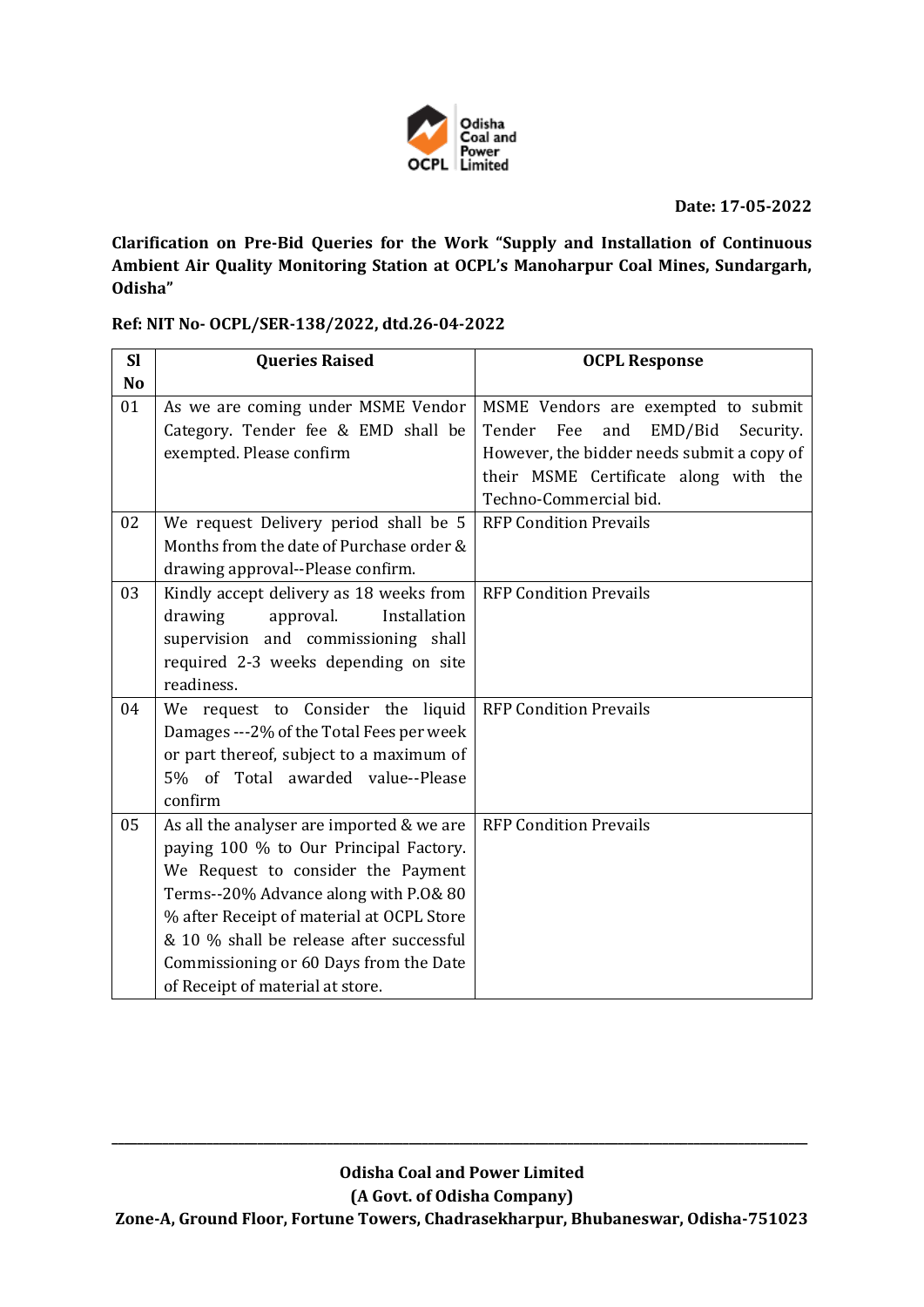| 06<br>07 | CPCB is following USEPA<br><b>SPCB</b><br>&<br>Reference Method & MOEF Guide Line.<br>They are not following any special<br>approval on Analyser from SPCB & CPCB-<br>---As Per CPCB Guide Line--All the<br>analyser shall be USEPA reference<br>Method Approval & Technology as<br>Mentioned in National ambient air quality<br>standards 2009.---Please clarify.<br>Please confirm the dimension of Display | As per CAAQMS CPCB Manual, the analyser<br>should<br>used<br>for<br>measurement<br>be<br>USEPA/TUV/MCERTS certified.<br>Principle measurement for each parameter<br>should be as per MoEF&CC, CPCB guidelines<br>/ approval methods.<br>6 feet x 4 feet (Rectangular)                                    |
|----------|---------------------------------------------------------------------------------------------------------------------------------------------------------------------------------------------------------------------------------------------------------------------------------------------------------------------------------------------------------------------------------------------------------------|----------------------------------------------------------------------------------------------------------------------------------------------------------------------------------------------------------------------------------------------------------------------------------------------------------|
|          | Board-                                                                                                                                                                                                                                                                                                                                                                                                        |                                                                                                                                                                                                                                                                                                          |
| 08       | Please help with technical specifications<br>for Display Board<br>Size:<br>Number of lines:<br>Single color or multi color                                                                                                                                                                                                                                                                                    | Size - 6 feet x 4 feet (Rectangular)<br>Number of Lines - 6 nos.<br>Colour - Multi Colour                                                                                                                                                                                                                |
| 09       | for Shelter or Port cabin &<br>Platform<br>Structure of Display Board, Power supply,<br>Internet connection, Earth Pit, lightening<br>arrestor in shelter or Display Board shall<br>be in the scope of OCPL .-- Please clarify                                                                                                                                                                                | a. Porta cabin - as per OEM standards.<br>b. Structure of Display Board - Civil work,<br>the pole / steel structure of adequate<br>height shall be done by vender.<br>Power Supply, Internet Connection and<br>$C_{1}$<br>Earthing Pit - It will be OCPL scope.<br>d. Lightening Arrestor - Vender Scope |
| 10       | We shall provide our standard warranty<br>which is "12 months from date of<br>18<br>commissioning or<br>months<br>from<br>Dispatch, whichever is earlier". Kindly<br>confirm your acceptance.                                                                                                                                                                                                                 | <b>RFP Condition Prevails</b>                                                                                                                                                                                                                                                                            |
| 11       | advise<br>if<br>a. Please<br>AMC<br>is<br>comprehensive, <i>i.e.</i> should we include<br>spares/ consumables / calibration<br>gases refills for AMC operation.<br>number of visits<br>b. Please<br>advise<br>required, per years, if any specific.<br>c. Please confirm that electricity/water<br>charges for operation of CAAQMS<br>station during warranty/CAMC period<br>shall be borne by customer.      | AMC<br>a. AMC:<br>Comprehensive,<br>is<br>the<br>consumables/spares/gases refills etc.<br>shall be provided by vender.<br>b. No. of visits $-4$<br>Electricity - OCPL Scope<br>c.<br>d. only AMC is required from vender and<br>utility charges will be borne by OCPL,                                   |
| 12       | We shall be quoting our model 5028i<br>which can measure both PM2.5 and PM10<br>in single analyzer. We request to accept<br>same. Analyzer is USEPA approved and<br>we have many installation of same which                                                                                                                                                                                                   | Separate analysers (i.e. PM10 and PM2.5)<br>shall be provided as per the specifications of<br>CPCB / SPCB/MoEF&CC.                                                                                                                                                                                       |

**\_\_\_\_\_\_\_\_\_\_\_\_\_\_\_\_\_\_\_\_\_\_\_\_\_\_\_\_\_\_\_\_\_\_\_\_\_\_\_\_\_\_\_\_\_\_\_\_\_\_\_\_\_\_\_\_\_\_\_\_\_\_\_\_\_\_\_\_\_\_\_\_\_\_\_\_\_\_\_\_\_\_\_\_\_\_\_\_\_\_\_\_\_\_\_\_\_\_\_\_\_\_\_\_\_\_\_\_\_\_**

**(A Govt. of Odisha Company)**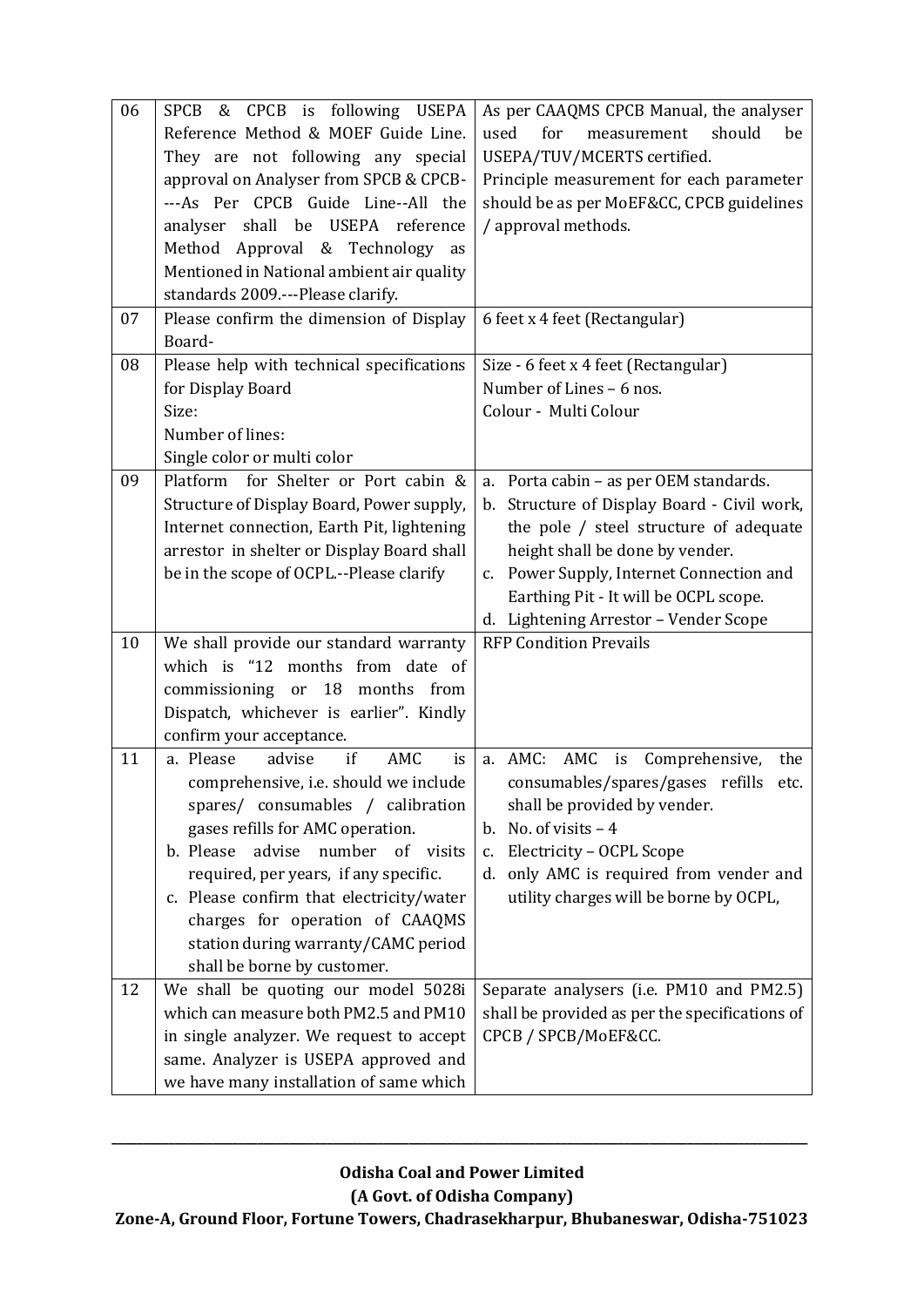|    | proves the analyzer performance and<br>realiability.                                                                                                                                                                                                                                                                                                                                  |                                                                                                                                                                                                                                                                                                                                                                                                                                                                                                       |
|----|---------------------------------------------------------------------------------------------------------------------------------------------------------------------------------------------------------------------------------------------------------------------------------------------------------------------------------------------------------------------------------------|-------------------------------------------------------------------------------------------------------------------------------------------------------------------------------------------------------------------------------------------------------------------------------------------------------------------------------------------------------------------------------------------------------------------------------------------------------------------------------------------------------|
| 13 | Multigas<br>Calibrator and<br>Zero<br>Air<br>generator shall be separate units and<br>these do not come with approval.<br>Approvals are applicable for analyzers                                                                                                                                                                                                                      | Ok, but it should be acceptable by OSPCB /<br>CPCB.                                                                                                                                                                                                                                                                                                                                                                                                                                                   |
|    | only. However, the design of the Thermo<br>Scientific Model 146i Mulit-Gas Calibrator<br>meets or exceeds all published U.S. EPA<br>requirements for multipoint calibration,<br>audit, Level 1 and 2 span and precision<br>checks. Zero Air Unit shall be separate<br>unit and consisting of Heatless air Dryer,<br>Scrubber Set, Compressor, etc. Please<br>confirm your acceptance. |                                                                                                                                                                                                                                                                                                                                                                                                                                                                                                       |
| 14 | There shall be no separate data logger<br>requirement. We will provide PC with<br>software for CPCB/SPCB reporting.                                                                                                                                                                                                                                                                   | Ok provided that data storage shall be<br>available in the PC. and if required, RTDAS<br>shall be provided as per OSPCB guidelines.                                                                                                                                                                                                                                                                                                                                                                   |
| 15 | Kindly advise if there is any capacity<br>requirement like 5 KVA, 6 KVA etc.                                                                                                                                                                                                                                                                                                          | 6 KVA or more. UPS shall be used only for<br>analyser and PC.                                                                                                                                                                                                                                                                                                                                                                                                                                         |
| 16 | Kindly advise if 2 nos. Air Conditioners<br>are required with auto changeover timer.                                                                                                                                                                                                                                                                                                  | Yes                                                                                                                                                                                                                                                                                                                                                                                                                                                                                                   |
| 17 | a) Please confirm if Display Board will be<br>mounted at shelter itself or some<br>other location.<br>b) Customer to provide power and<br>Internet network at location of Display<br>Board.<br>c) Customer to provide any foundation<br>and pole/structure for Display Board<br>mounting.                                                                                             | Display Board will be mounted at the<br>a)<br>Entry / Exit (main gate) of Project Site.<br>b) OCPL will provide power and Internet<br>network for Display.<br>Civil work, the pole / steel structure of<br>c)<br>adequate height shall be arrange by<br>vender.                                                                                                                                                                                                                                       |
| 18 | Please confirm below is in customer's<br>scope-<br>a) Unloading material and movement at<br>site<br>b) Storage at site<br>c) Shelter foundation preparation<br>d) Display<br><b>Board</b><br>mounting<br>pole/structure<br>e) Any security personal if required at<br>station<br>Any civil work<br>f)<br>Installation manpower<br>g)                                                  | a. Unloading of material by equipment's<br>such as Hydra, will be provided by OCPL<br>however man power for unloading of<br>material to be arranged by vender. and<br>unloading shall be done under vender<br>supervision only.<br>b. Storage at Site - Storage Space will be<br>provided by OCPL.<br>c. Shelter<br>Foundation<br>Preparation<br>Vender scope.<br>d. Display Board mounting pole/structure<br>- civil work, the pole / steel structure of<br>adequate height shall be done by vender. |

**\_\_\_\_\_\_\_\_\_\_\_\_\_\_\_\_\_\_\_\_\_\_\_\_\_\_\_\_\_\_\_\_\_\_\_\_\_\_\_\_\_\_\_\_\_\_\_\_\_\_\_\_\_\_\_\_\_\_\_\_\_\_\_\_\_\_\_\_\_\_\_\_\_\_\_\_\_\_\_\_\_\_\_\_\_\_\_\_\_\_\_\_\_\_\_\_\_\_\_\_\_\_\_\_\_\_\_\_\_\_**

## **(A Govt. of Odisha Company)**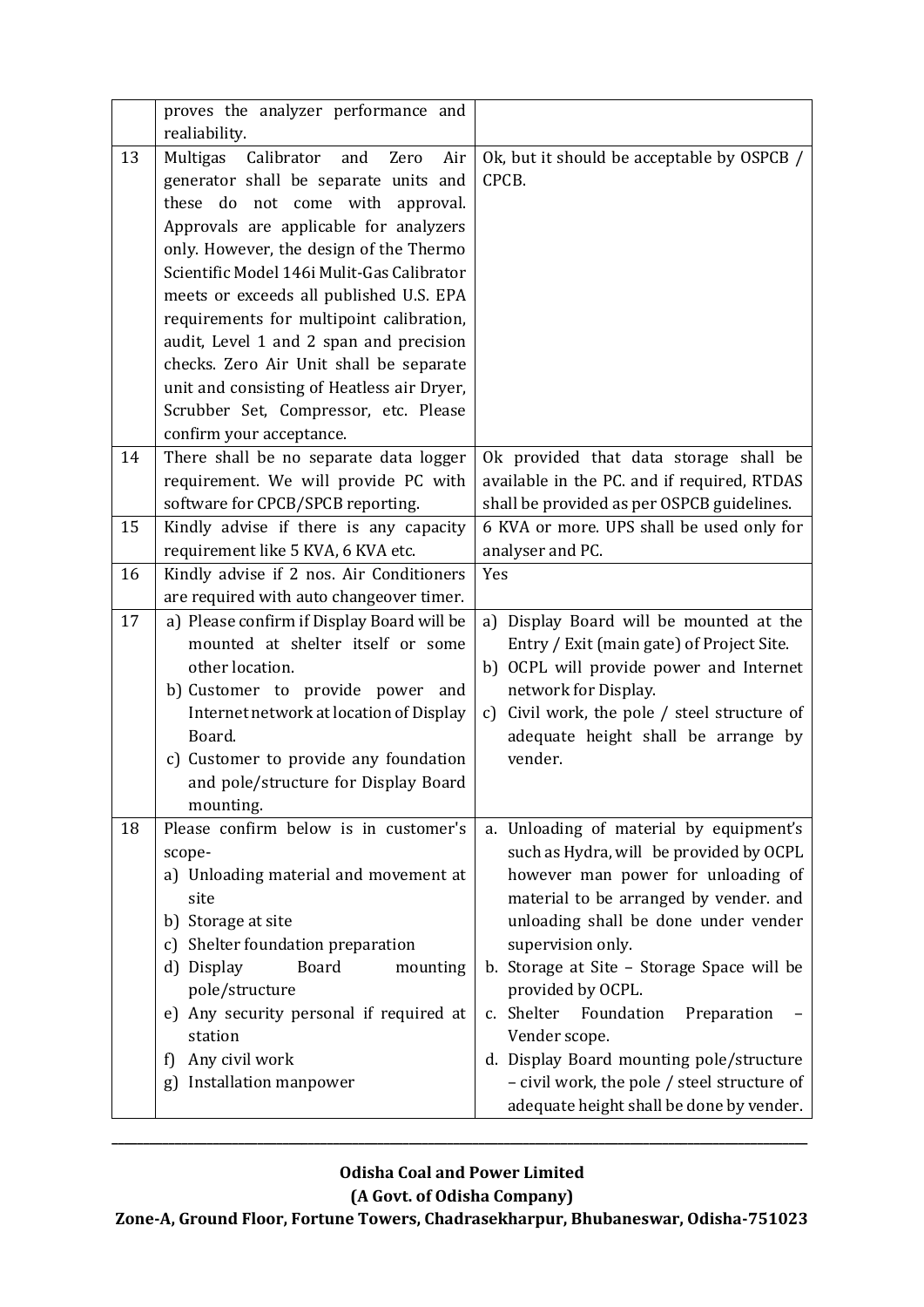| 19 | only do<br>shall<br>We<br>supervision<br>of<br>Installation<br>and<br>commissioning.<br>Installation shall be done by customer<br>under vendor supervision. Please confirm<br>if same is correct.                                                                                                                                                                                                                                   | Security - OCPL Scope.<br>e.<br>Any Civil Work - Vender Scope<br>f.<br>Installation Manpower -Electrician<br>g.<br>and 2 nos. manpower will be<br>provided by OCPL. However, the<br>installation shall be carried out by<br>the technical experts of Vender.<br>Installation and Commissioning shall be<br>carried out by the experts of vender in<br>presence of OCPL representative.<br>However, Electrician and 2 nos. manpower<br>will be provided by OCPL. |
|----|-------------------------------------------------------------------------------------------------------------------------------------------------------------------------------------------------------------------------------------------------------------------------------------------------------------------------------------------------------------------------------------------------------------------------------------|-----------------------------------------------------------------------------------------------------------------------------------------------------------------------------------------------------------------------------------------------------------------------------------------------------------------------------------------------------------------------------------------------------------------------------------------------------------------|
| 20 | Please confirm that<br>a) Customer to provide 230 VAC Power<br>supply at one point near shelter, all<br>field power cable supply and laying by<br>customer.<br>b) Customer<br>provide<br>network<br>to<br>connection with static IP for CPCB<br>connectivity. Cable for same<br>till<br>shelter will be supplied and laid by<br>customer.<br>c) Customer to provide power and<br>Internet network at location of Display<br>Board.  | It will be in the scope of OCPL.                                                                                                                                                                                                                                                                                                                                                                                                                                |
| 21 | confirmation/<br>Please<br>note<br>that<br>certification of location for installation of<br>equipment shall be obtained from OSPCB<br>(RO Jharsuguda) by the customer as a<br>standard practice since all documentation<br>have to be provided by customers and<br>relevant clearances have to be obtained<br>by customer. Kindly confirm<br>your<br>acceptance.                                                                    | Certification of location will be carried out<br>by OCPL.                                                                                                                                                                                                                                                                                                                                                                                                       |
| 22 | As per the tender 6 KVA with 4Hrs Back<br>UPS required, but for as per the shelter<br>specification it is not suitable, because 6<br>KVA UPS with 4 hrs back batteries will<br>occupy the more space i.e. approximately<br>100 Ah capacity 16 No's will have<br>required for installation of UPS. Generally<br>for CAAQMS application 6 KVA with 1 Hr<br>backup is recommended, if any power<br>issue at site maximum 2 Hrs back we | 6 KVA with 2 hr back is ok.                                                                                                                                                                                                                                                                                                                                                                                                                                     |

**\_\_\_\_\_\_\_\_\_\_\_\_\_\_\_\_\_\_\_\_\_\_\_\_\_\_\_\_\_\_\_\_\_\_\_\_\_\_\_\_\_\_\_\_\_\_\_\_\_\_\_\_\_\_\_\_\_\_\_\_\_\_\_\_\_\_\_\_\_\_\_\_\_\_\_\_\_\_\_\_\_\_\_\_\_\_\_\_\_\_\_\_\_\_\_\_\_\_\_\_\_\_\_\_\_\_\_\_\_\_**

**(A Govt. of Odisha Company)**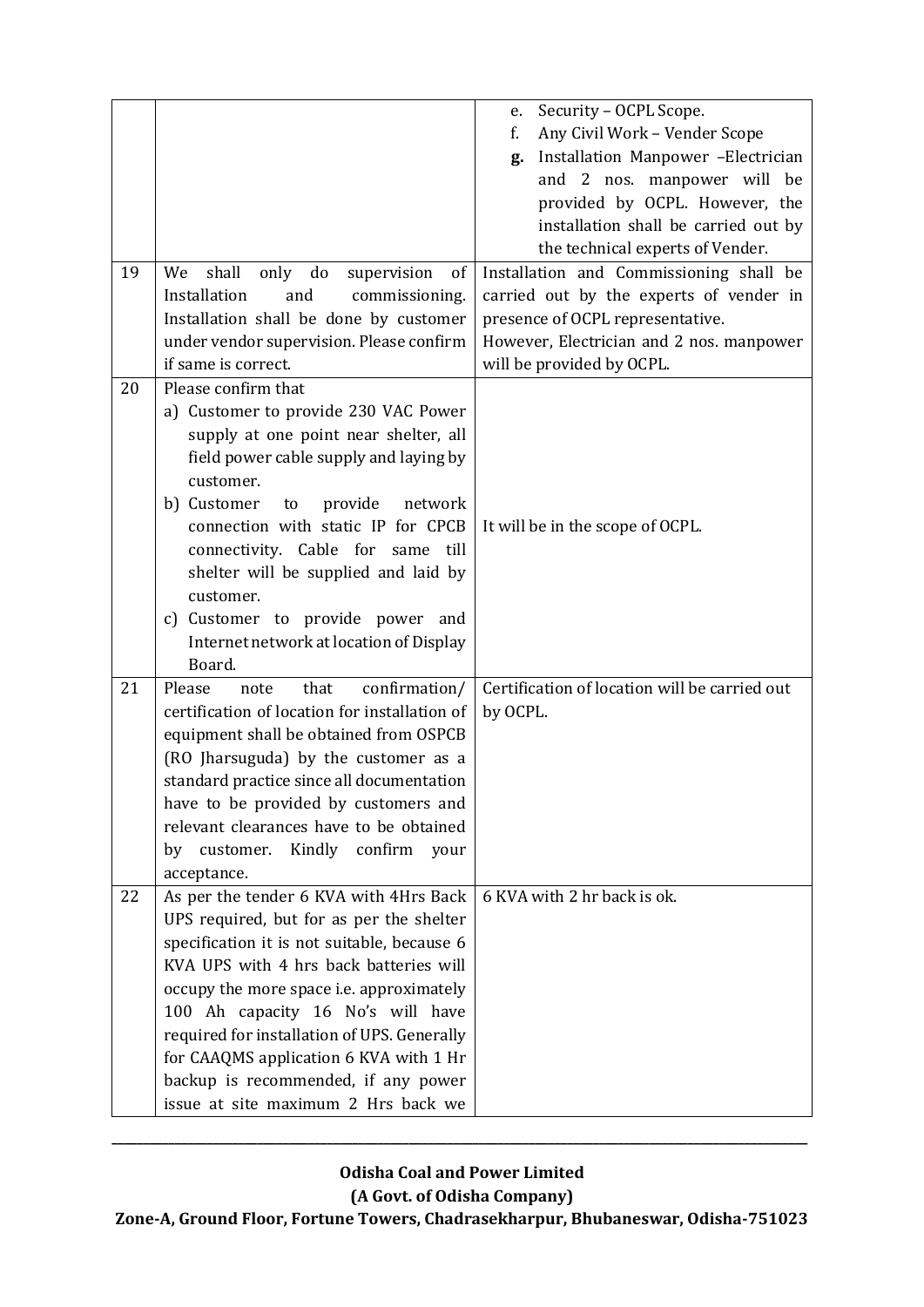|    | recommended. So please review and<br>kindly confirm us.                                                                                                                                                                                                                                              |                                                                                                                                                                                                                                      |
|----|------------------------------------------------------------------------------------------------------------------------------------------------------------------------------------------------------------------------------------------------------------------------------------------------------|--------------------------------------------------------------------------------------------------------------------------------------------------------------------------------------------------------------------------------------|
| 23 | As per the tender display board is<br>mentioned but not mentioned size of the<br>display board, Generally LED display<br>board(Colour : single) 4X6 (HXW) is<br>required for near main gate and 1X6<br>(HXW) is required for near AAQMS, So<br>kindly conform and clarify the display<br>board size. | Display board size should be as per below:<br>• Size - 6 feet x 4 feet (Rectangular)<br>• Number of Lines - 6 nos.<br>• Colour - Multi Colour<br>· Display Board will be mounted at the<br>Entry / Exit (main gate) of Project Site. |
| 24 | As per CPCB guidelines not required any<br>USEPA approval for Multi Gas Calibrator<br>and need to comply with USEPA gas<br>analysers. So kindly confirm and allow us<br>the multipoint calibrator with USEPA<br>complains.                                                                           | Multi gas calibrator should be acceptable by<br>OSPCB / CPCB and their requirement.                                                                                                                                                  |
| 25 | Obtaining certification of location for<br>of<br>installation<br>CAAQMS<br>i <sub>S</sub><br>solely<br>responsibility of the owner and bidder<br>should not involve in such job as per<br>CPCB. Hence, we request to keep this<br>scope of work under OCPL                                           | Certification of location will be carried out<br>by OCPL.                                                                                                                                                                            |
| 26 | Requesting you to accept schedule date of<br>completion as 5 months from the date of<br>issue of LOA.                                                                                                                                                                                                | <b>RFP Condition Prevails.</b>                                                                                                                                                                                                       |
| 27 | We hereby request you to accept the<br>below payment terms.<br>80% payment will be released<br>(i)<br>within 30 days after receipt and<br>acceptance of material at site<br>(ii) Balance 20% payment shall be<br>released<br>after<br>installation,<br>commissioning                                 | <b>RFP Condition Prevails.</b>                                                                                                                                                                                                       |
| 28 | We request you to kindly consider<br>liquidated damages within the range of<br>minimum 0.5% (per week) to maximum<br>5% (per week)                                                                                                                                                                   | <b>RFP Condition Prevails.</b>                                                                                                                                                                                                       |
| 29 | Please provide the detailed specifications<br>for shelter.                                                                                                                                                                                                                                           | Porta cabin - as per OEM standards.                                                                                                                                                                                                  |
| 30 | Please provide the detailed specifications<br>for Display board                                                                                                                                                                                                                                      | Size - 6 feet x 4 feet (Rectangular)<br>Number of Lines - 6 nos.<br>Colour - Multi Colour                                                                                                                                            |

**\_\_\_\_\_\_\_\_\_\_\_\_\_\_\_\_\_\_\_\_\_\_\_\_\_\_\_\_\_\_\_\_\_\_\_\_\_\_\_\_\_\_\_\_\_\_\_\_\_\_\_\_\_\_\_\_\_\_\_\_\_\_\_\_\_\_\_\_\_\_\_\_\_\_\_\_\_\_\_\_\_\_\_\_\_\_\_\_\_\_\_\_\_\_\_\_\_\_\_\_\_\_\_\_\_\_\_\_\_\_**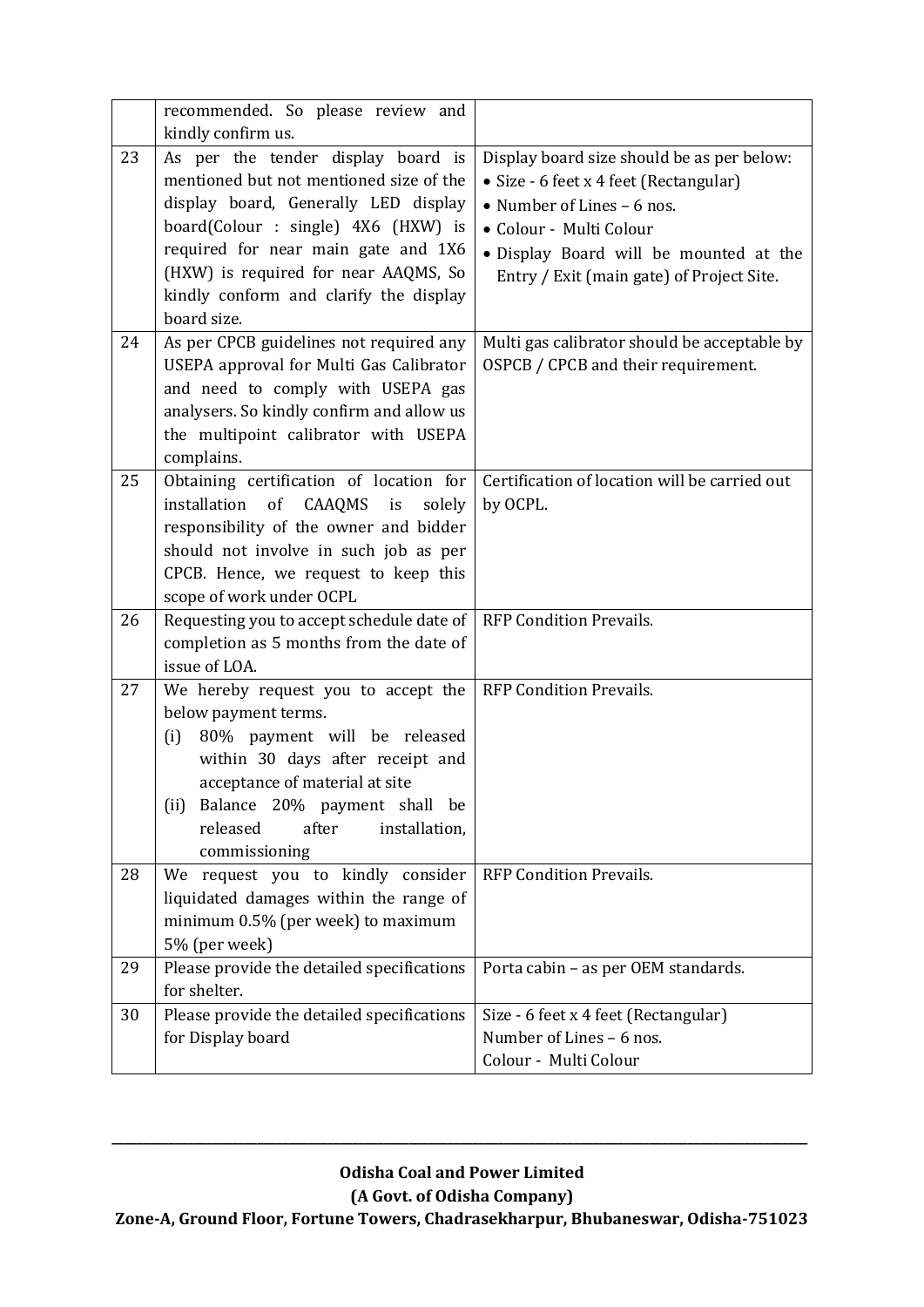| 31 | Please confirm the scope for civil                                                      | Structure of Display Board - Civil work,<br>(i) |
|----|-----------------------------------------------------------------------------------------|-------------------------------------------------|
|    | foundation for mounting of analyser                                                     | the pole / steel structure of adequate          |
|    | shelter, Earth pits, structure for display                                              | height shall be done by vender.                 |
|    | board and surge arrestor                                                                | Earth Pit - It will be OCPL scope.<br>(ii)      |
|    |                                                                                         | (iii) Lightening Arrestor - Vender Scope        |
| 32 | We request delivery period as:                                                          | <b>RFP Condition Prevails.</b>                  |
|    | • Supply: 18 weeks from date of receipt of                                              |                                                 |
|    | drawing approval.                                                                       |                                                 |
|    | •Supervision<br>of<br>Installation<br>and                                               |                                                 |
|    | Commissioning: 1 month from the date of                                                 |                                                 |
|    | receipt of material at site with readiness                                              |                                                 |
|    | of site with all pre-requisites                                                         |                                                 |
|    | Please confirm.                                                                         |                                                 |
| 33 | We request Payment Terms as follows:                                                    | <b>RFP Condition Prevails.</b>                  |
|    | - 90% payment shall be made within 15                                                   |                                                 |
|    | days of receipt of material at site                                                     |                                                 |
|    | - Remaining 100% payment shall be made                                                  |                                                 |
|    | 15<br>days of completion<br>within<br><sub>of</sub>                                     |                                                 |
|    | submission<br>commissioning<br>and<br>of                                                |                                                 |
|    | invoices.                                                                               |                                                 |
| 34 | We request Liquidated Damages shall be                                                  | <b>RFP Condition Prevails.</b>                  |
|    | 0.5% per week to max 5% of total supply<br>order value.                                 |                                                 |
| 35 |                                                                                         | <b>RFP Condition Prevails.</b>                  |
|    | We request that both parties be free from<br>indemnified from all liabilities resulting |                                                 |
|    | out of this contract and act of your                                                    |                                                 |
|    | personnel. Further our Limitation of                                                    |                                                 |
|    | Liability Clause be applicable:                                                         |                                                 |
|    | of Liability:<br>Limit<br>Notwithstanding                                               |                                                 |
|    | anything to the contrary contained                                                      |                                                 |
|    | herein, liability of the Seller/Supplier                                                |                                                 |
|    | under<br>these terms<br>and<br>conditions                                               |                                                 |
|    | (whether by reason of breach of contract,                                               |                                                 |
|    | tort, indemnification, or otherwise shall                                               |                                                 |
|    | not exceed an amount equal to the lesser                                                |                                                 |
|    | of (a) the actual loss incurred by buyer or                                             |                                                 |
|    | (b) 100 percent of the consideration                                                    |                                                 |
|    | received by the Seller/Supplier from the                                                |                                                 |
|    | buyer hereunder.                                                                        |                                                 |
|    | Notwithstanding anything to the contrary                                                |                                                 |
|    | contained herein, in no event shall the                                                 |                                                 |
|    | Seller/Supplier be liable for any indirect,                                             |                                                 |
|    | special,<br>consequential or<br>incidental                                              |                                                 |
|    | damages (including without limitation                                                   |                                                 |

**\_\_\_\_\_\_\_\_\_\_\_\_\_\_\_\_\_\_\_\_\_\_\_\_\_\_\_\_\_\_\_\_\_\_\_\_\_\_\_\_\_\_\_\_\_\_\_\_\_\_\_\_\_\_\_\_\_\_\_\_\_\_\_\_\_\_\_\_\_\_\_\_\_\_\_\_\_\_\_\_\_\_\_\_\_\_\_\_\_\_\_\_\_\_\_\_\_\_\_\_\_\_\_\_\_\_\_\_\_\_**

**(A Govt. of Odisha Company)**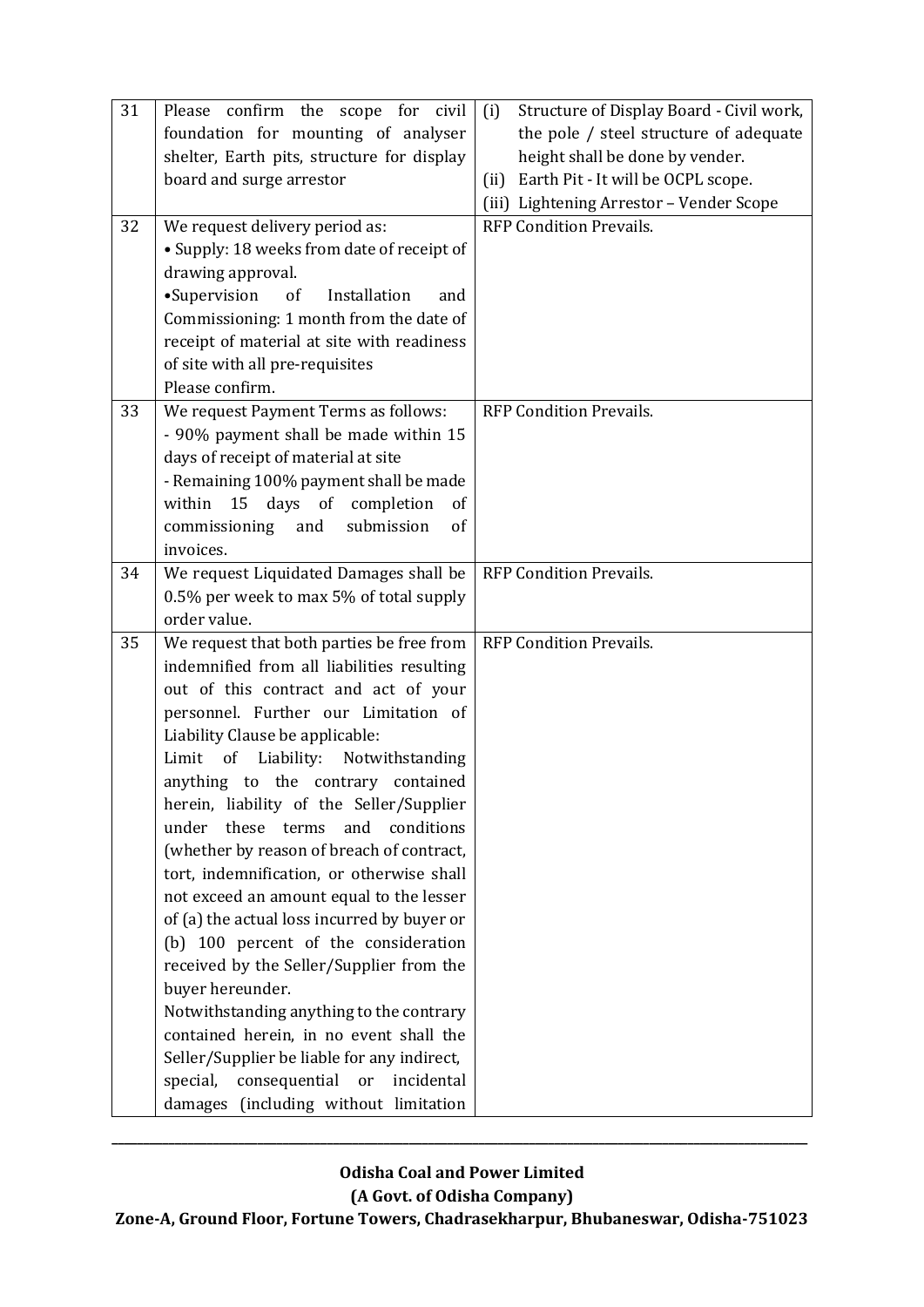|    | damages for loss of use of facilities or    |                                                         |
|----|---------------------------------------------|---------------------------------------------------------|
|    | equipment, loss of revenue, loss of data,   |                                                         |
|    | loss of profits or loss of goodwill),       |                                                         |
|    | regardless of whether the Supplier - (a)    |                                                         |
|    | has been informed of the possibility of     |                                                         |
|    | such damages or (b) is negligent.           |                                                         |
|    | The indemnity provided herein shall not     |                                                         |
|    | apply to the extent that the Purchaser, its |                                                         |
|    | employees, sub-Service Providers or         |                                                         |
|    | agents are responsible for any damages,     |                                                         |
|    | losses or costs incurred.                   |                                                         |
| 36 | Please note that OSPCB or CPCB does not     | Analysers shall be as per the specifications            |
|    | give any approvals.                         | of CPCB / SPCB/MoEF&CC and acceptable                   |
|    | Bidders are only required to provide        | by SPCB / CPCB.                                         |
|    | analyzers that comply with CPCB, and the    |                                                         |
|    | analyzers quoted shall have USEPA / TUV     |                                                         |
|    | approval. Please confirm.                   |                                                         |
| 37 | We request your acceptance for combined     | Separate analysers (i.e. PM10 and PM2.5)                |
|    | PM10 and PM2.5 analyser which we offer,     | shall be provided as per the specifications of          |
|    | and this model gives simultaneous           | CPCB / SPCB/MoEF&CC.                                    |
|    | readings for PM10 and PM2.5 as required     |                                                         |
|    | by CPCB and is USEPA approved. We have      |                                                         |
|    | supplied the combined PM10 and PM2.5        |                                                         |
|    | model to many industries all around         |                                                         |
|    | India.                                      |                                                         |
|    | Please confirm your approval.               |                                                         |
| 38 | Please note that USEPA does not give any    | Multi gas calibrator should be acceptable by            |
|    | approval for Calibrator and Zero Air Unit.  | OSPCB / CPCB and their requirement.                     |
|    | USEPA only gives approval for analyzer      |                                                         |
|    | measurement methods. Hence this clause      |                                                         |
|    | is not applicable. Request you to remove    |                                                         |
|    | this requirement.                           |                                                         |
| 39 | Please note that OSPCB or CPCB does not     | CAAQMS to be installed at site shall be as per          |
|    | give any approvals.                         | specifications<br>of<br><b>OSPCB</b><br>$/$ CPCB<br>the |
|    | Please remove this requirement.             | /MoEF&CC and shall meet the requirement                 |
|    |                                             | of OSPCB and CPCB.                                      |
| 40 | i. Specifications for Shelter are required  | Portacabin - as per OEM standards.<br>i.                |
|    | so that all vendors quote the same          | 3-star AC is sufficient (2 Nos.)<br>ii.                 |
|    | specification. Please provide the same.     |                                                         |
|    | ii. Further 3-star AC is sufficient, and 5- |                                                         |
|    | star is not required. Please confirm        |                                                         |
| 41 | Specifications for Display Board are        | Size - 6 feet x 4 feet (Rectangular)                    |
|    | required so that all vendors quote the      | Number of Lines - 6 nos.                                |
|    |                                             | Colour - Multi Colour                                   |
|    |                                             |                                                         |

**\_\_\_\_\_\_\_\_\_\_\_\_\_\_\_\_\_\_\_\_\_\_\_\_\_\_\_\_\_\_\_\_\_\_\_\_\_\_\_\_\_\_\_\_\_\_\_\_\_\_\_\_\_\_\_\_\_\_\_\_\_\_\_\_\_\_\_\_\_\_\_\_\_\_\_\_\_\_\_\_\_\_\_\_\_\_\_\_\_\_\_\_\_\_\_\_\_\_\_\_\_\_\_\_\_\_\_\_\_\_**

**(A Govt. of Odisha Company)**